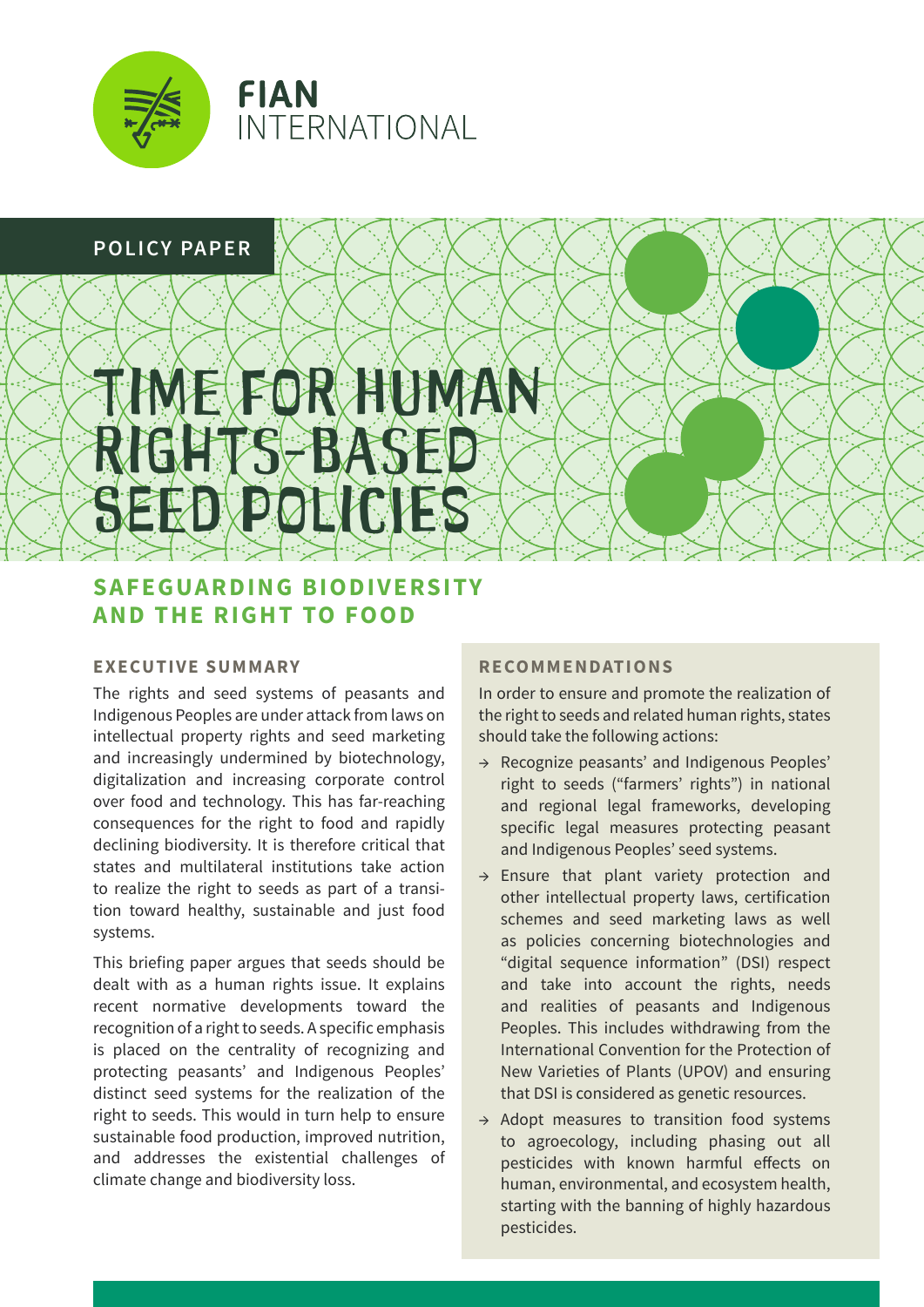# I. Introduction

Seeds are central to the realization of the human right to food and nutrition. Realizing peasants' and Indigenous Peoples' right to seeds is critical in the current context of compounding crises, including climate change and rapid loss of biodiversity as well as the further exacerbation of food insecurity. There is broad recognition of the urgent need to promote sustainable, healthy and just food systems, including in the context of the post-COVID pandemic recovery. Seeds are critical in this regard and human rights provide the right framework for policy action toward this goal.

This briefing paper provides arguments to policy makers on why it is crucial to promote human rights related to seeds. The key recommendations are concrete action points for governments and multilateral institutions to make the right to seeds a reality.

# II. Seeds are a human right

In his recent report entitled "Seeds, right to life and farmers' rights", the UN Special Rapporteur on the Right to Food, Michael Fakhri, emphasizes that seeds are critical for the right to life, stating that "[t]he right to life with dignity is to be interpreted broadly, with the understanding that threats stemming from environmental degradation, climate change and unsustainable development are some of the most pressing and serious threats of today and tomorrow."**<sup>1</sup>** More particularly, access to and control over seeds are critical for the right to food and nutrition: "A seed system that allows farmers to freely save, use, exchange and sell seeds ensures that people can adequately feed themselves directly from productive land."**<sup>2</sup>**

Seeds directly relate to states' human rights obligations, as enshrined in art. 25 of the Universal Declaration of Human Rights and art. 11 of the International Covenant on Economic, Social and Cultural Rights (ICESCR). In its General Comment on the right to food, the Committee on Economic, Social and Cultural Rights (CESCR) emphasizes that this right requires access to the natural resources needed to feed oneself.**<sup>3</sup>** Access to and sustainable use of seeds are further recognized as key elements of food security in the International Treaty on Plant Genetic Resources for Food and Agriculture (ITPGRFA). Based on peasants' and Indigenous Peoples' past, present and future contribution to developing and maintaining biodiversity for food and agriculture,



#### **1 |**

Fakhri, M. 2021. Seeds, right to life and farmers' rights. Report of the UN Special Rapporteur on the Right to Food. UN Document A/HRC/49/43. Available at: [https://undocs.org/](https://undocs.org/en/A/HRC/49/43) [en/A/HRC/49/43](https://undocs.org/en/A/HRC/49/43), para. 8.

**2|** Ibid., para. 9.

## **3|**

Committee on Economic, Social and Cultural Rights (CESCR). 1999. General Comment, no. 12, para. 12. Available at: [https://undocs.org/](https://undocs.org/en/E/C.12/1999/5) [en/E/C.12/1999/5.](https://undocs.org/en/E/C.12/1999/5)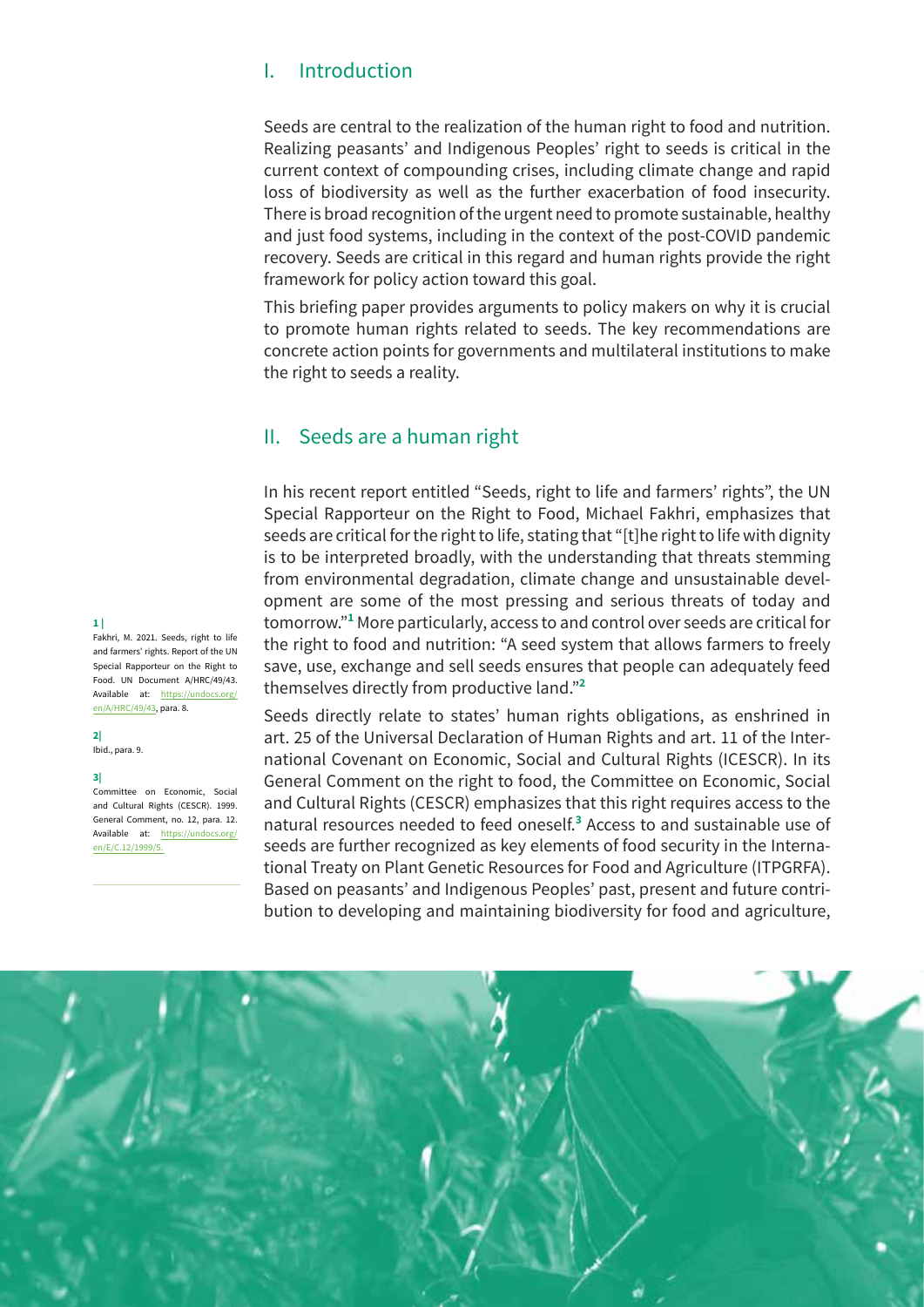

#### **4|** ITPGRFA, art. 9.3.

**5|**

ITPGRFA, art. 9.2, CBD, art. 8j.

#### **6|**

United Nations Declaration on the Rights of Indigenous Peoples (UN-DRIP), art. 31; United Nations Declaration on the Rights of Peasants and Other People Working in Rural Areas (UNDROP), art. 19.

#### **7|**

Committee on the Elimination of Discrimination against Women (CEDAW). 2016. General recommendation No. 34, para 56. Available at: [https://un](https://undocs.org/en/CEDAW/C/GC/34)[docs.org/en/CEDAW/C/GC/34.](https://undocs.org/en/CEDAW/C/GC/34)

**8|**

Fakhri, paras. 6 and 9.

#### **9|**

International Planning Committee for Food Sovereignty (IPC), FIAN International, Centro Internazionale Crocevia. 2021. Recovering the Cycle of Wisdom: Beacons of Light for the Realization of the Right to Seed. Guide for the Implementation of Farmers' Rights. Available at: [www.](http://www.fian.org/files/files/GUIDE_Implementation-FRs_ENG_final.pdf) [fian.org/files/files/GUIDE\\_Implemen](http://www.fian.org/files/files/GUIDE_Implementation-FRs_ENG_final.pdf)[tation-FRs\\_ENG\\_final.pdf](http://www.fian.org/files/files/GUIDE_Implementation-FRs_ENG_final.pdf).

this treaty recognizes their rights over seeds ("farmers' rights"), including the right to save, use, exchange and sell their seeds.**<sup>4</sup>** The ITPGRFA further establishes states' obligation to protect peasants' and Indigenous Peoples' traditional knowledge, echoing the Convention on Biological Diversity (CBD), which specifies that such protection includes to respect, preserve and maintain their knowledge, innovations and practices.**<sup>5</sup>**

Increased acknowledgement of the centrality of seeds for human rights in recent years has resulted in normative developments that recognize the right to seeds as a right of its own for peasants and Indigenous Peoples.**<sup>6</sup>** The Committee on the Elimination of Discrimination against Women (CEDAW) has further clarified that rural women's rights to natural resources, including seeds, are fundamental human rights.**<sup>7</sup>** The UN Declaration on the Rights of Peasants and Other People Working in Rural Areas (UNDROP) specifies that the right to seeds includes states' obligation to support peasant seed systems. The importance of peasants' and Indigenous Peoples' distinct seed systems is also emphasized in the recent report of the Special Rapporteur, who clearly distinguishes them from commodity seed systems and emphasizes that "[t] he right to food is inherently tied to farmers' seed systems."**<sup>8</sup>**

# III. Understanding Peasant and Indigenous Peoples' seed systems

In recent years, there has been an increasing acknowledgement that most peasants and Indigenous Peoples realize their right to seeds through their own, distinct seed systems. This takes into account the fact that "no peasant or indigenous seed exists without a community that conserves, uses, nurtures and further develops it within its production system, its culture and the ecosystem it lives in."**<sup>9</sup>** Peasant and Indigenous Peoples' seed systems refer to the collective rules and practices through which peasant communities and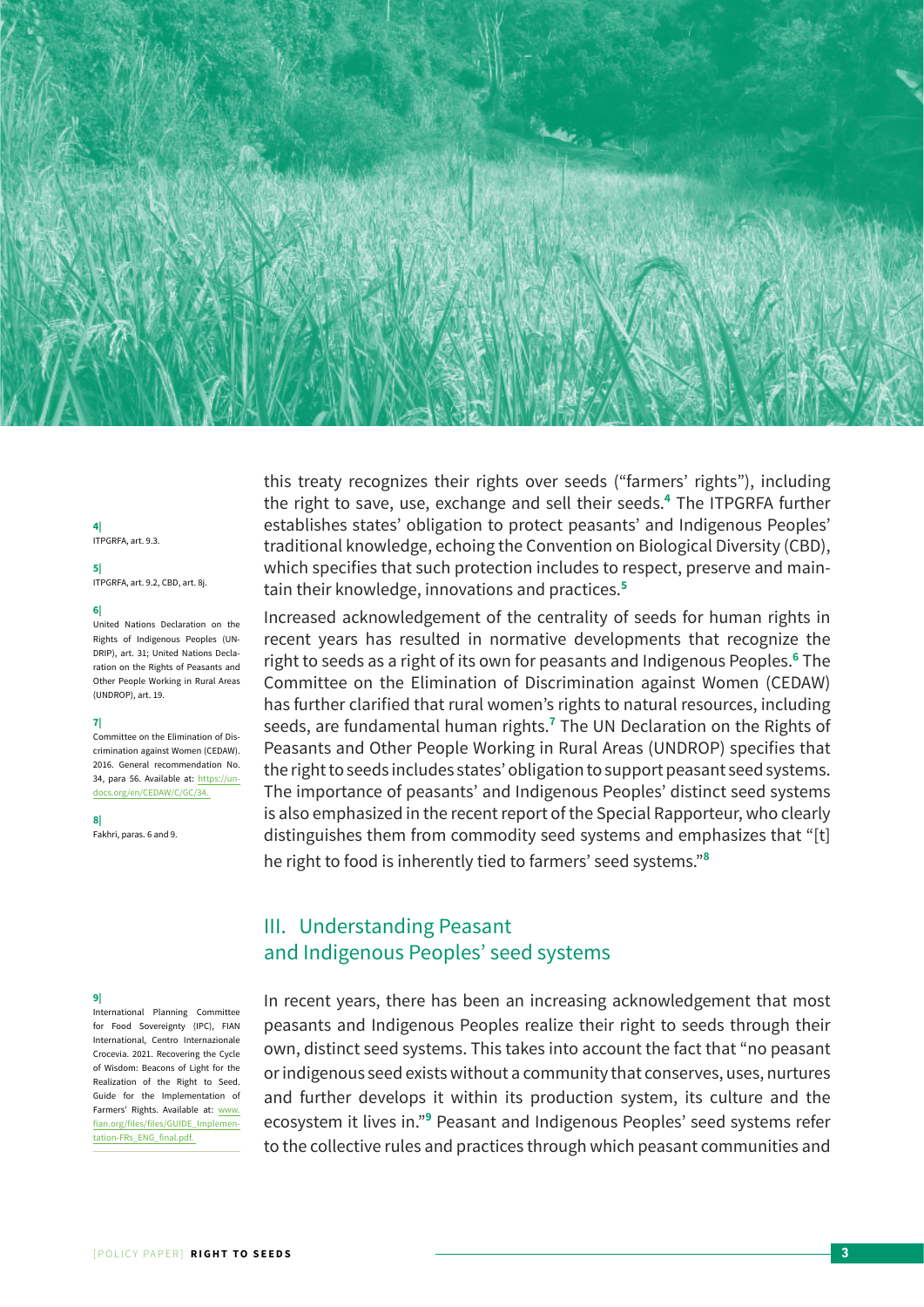Indigenous Peoples access, use and manage their seeds. These systems are based on the collective and/or customary rights of farming communities or Indigenous Peoples.**<sup>10</sup>**

As the Special Rapporteur's report underlines, peasant and Indigenous Peoples' seed systems are fundamentally different to commodity seed systems, which "are dedicated to the reproduction of homogenous varieties dependent on chemical inputs through property regimes and contract law; the main purpose is to make profits and produce as much food as possible."**<sup>11</sup>** Consequently, "[w]hen Member States buttress commodity seed systems and do not adequately protect and support farmers' seed systems, they destabilize ecosystems and violate people's human rights."**<sup>12</sup>**

Recognizing, protecting and promoting peasant and Indigenous Peoples' seed systems therefore need to be at the core of states' actions in support of the right to seeds and the right to food and nutrition. The following figure shows the elements of those seed systems.**<sup>13</sup>**

**CU LT U R E :** 

# **12|**

**10|** Ibid. **11|** Fakhri, para. 11.

# Fakhri, para. 11.

#### **13|**

Based International Planning Committee for Food Sovereignty (IPC), FIAN International, Centro Internazionale Crocevia. 2021.

# **FARMING PRACTICES:**

Seed production by peasants and Indigenous Peoples is integrated into their agricultural activities. Seeds are carefully selected by them in their fields based on their knowledge systems and according to their own criteria and needs.

#### **PEASANT & I N D I G E N O US P E O P L E S' S E E D SYSTEMS**

## **USE, CONSERVATION A N D E XC H A N G E :**

Based on their knowledge, peasants and Indigenous Peoples have developed practices for storing, managing and transporting their seeds, and for ensuring good seed quality. Donating, exchanging and selling seeds are important components of peasant seed systems, and contribute to ensuring the renewal of the genetic diversity of their seeds. The rules for donations, exchange and sale are determined by the communities.

## **I N D I G E N O US A N D P E A S A N T K N O W L E D G E A N D I N N OVAT I O N S :**

For peasant farmers, seeds are not primarily a resource, nor an external agricultural input. Seeds are part of their culture and their seed management practices have spiritual and cultural expressions.

Farming communities have profound knowledge of plants as well as of their fields, soil and natural environment. Such knowledge is embedded in a social system, has been built in a community over time, is passed on from generation to generation, and is continuously enriched by peasant and indigenous innovations.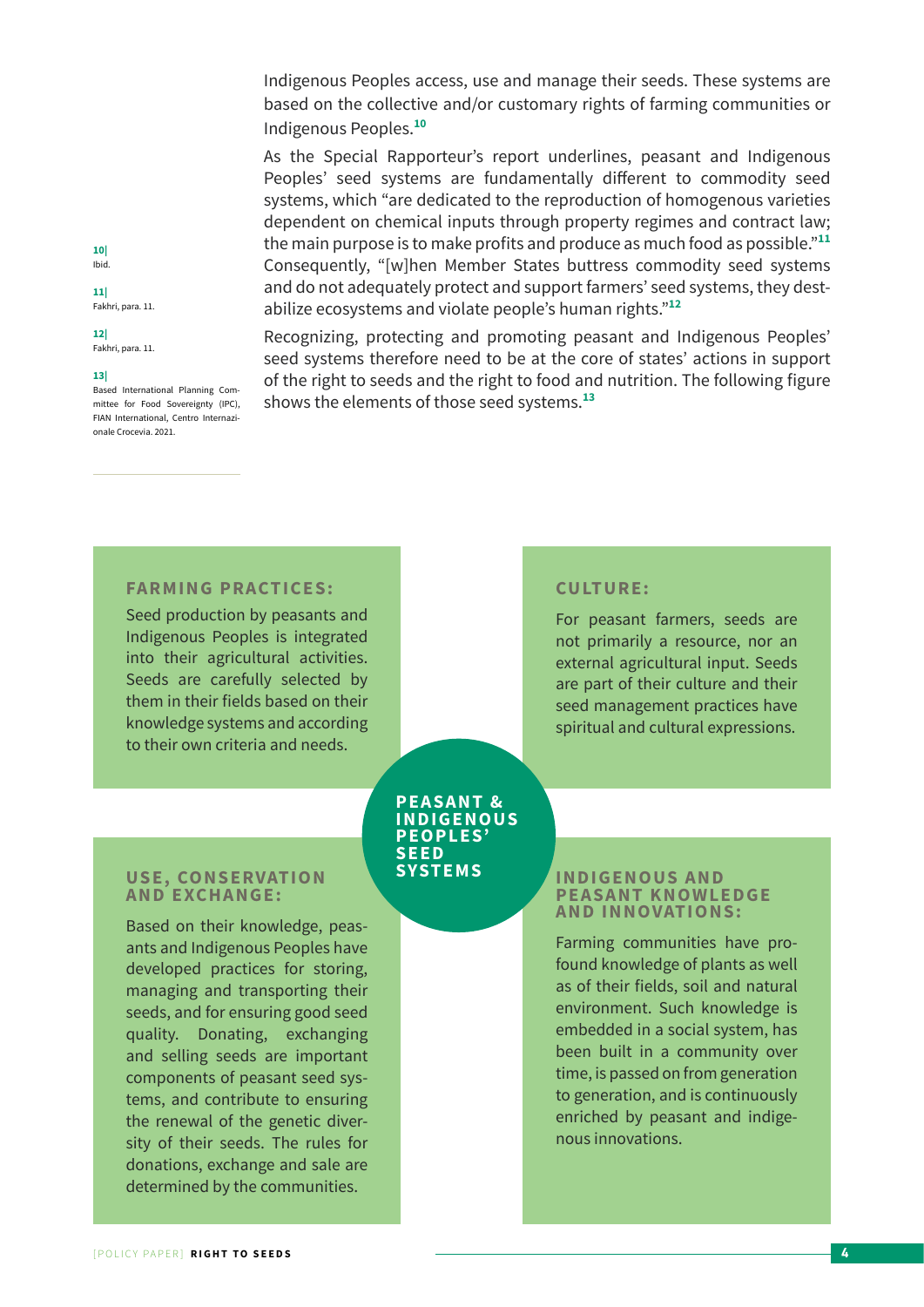# IV. Peasant and Indigenous Peoples' seed systems provide solutions to current challenges

# **1 . SUSTAINABLE FOOD PRODUCTION**

Peasant and Indigenous Peoples' seed systems are a central pillar of sustainable, agroecological food production systems. The crop and intra-varietal diversity of such systems enhances their resilience and makes them less dependent on the use of fertilizers and pesticides. Pesticides, in particular, are causing a global human rights and environmental catastrophe and are responsible for an estimated 200,000 acute poisoning deaths each year.**<sup>14</sup>** Pesticides further play a key role in industrial food production systems that aggravate inequalities, decrease food diversity and fuel environmental destruction.

"Crop breeding in industrial agriculture has focused on breeding high-yielding distinct, uniform and stable varieties that respond well to chemical inputs but that are more genetically susceptible to pests and diseases."**<sup>15</sup>** Indeed, "[c]ommodity seed systems generally rely on pesticides. It is therefore not surprising that commodity seed companies and pesticides companies are often one and the same."**<sup>16</sup>**

This means it is critical to protect and promote peasant and Indigenous Peoples' seed systems in order to make food systems more sustainable.**<sup>17</sup>** Moreover, reduced dependency of peasants and Indigenous Peoples on external inputs increases their autonomy and income.

#### **14|**

According to the UN Special Rapporteur on the implications for human rights of the environmentally sound management and disposal of hazardous substances and wastes, Marcos Orellana. Taken from: FIAN International. 2021. Transitioning towards Pesticide-Free Food Systems: People's Struggles and Imagination. Available at: [www.fian.org/files/files/](http://www.fian.org/files/files/FIAN_StudyPesticidesE_06292new.pdf) [FIAN\\_StudyPesticidesE\\_06292new.](http://www.fian.org/files/files/FIAN_StudyPesticidesE_06292new.pdf) [pdf](http://www.fian.org/files/files/FIAN_StudyPesticidesE_06292new.pdf)

#### **15|**

Fakhri, para. 79.

**16|** Fakhri, para 74.

#### **17|**

FIAN International. 2021. Key Elements in Regulatory Frameworks to Ban Highly Hazardous Pesticides, Phase Out Other Pesticides, and Facilitate the Transition to Agroecology. Elements Paper. Available at: [https://](https://www.fian.org/files/files/FIAN_ElementsPaper_E.pdf) [www.fian.org/files/files/FIAN\\_Ele](https://www.fian.org/files/files/FIAN_ElementsPaper_E.pdf)[mentsPaper\\_E.pdf](https://www.fian.org/files/files/FIAN_ElementsPaper_E.pdf).

Information based on testimonies from villagers and ORAD. For more information, please visit…

## **RECOVERING PEASANT SEEDS AND IMPROVING NUTRITION IN BENIN**

In the village of Tora in the north of Benin, Organisation Rurale pour une Agriculture Durable (ORAD) works with farming communities to recover peasant seeds of local crops. Government incentives and farmer input support programs have incentivized peasant communities to produce new crops for markets, rather than traditional crops for consumption. Whereas the stated policy objectives are the creation of new sources of income for rural communities, the provision of industrial seeds of crops like maize has resulted in the abandoning of traditional local crops. As a result, families have faced food insecurity, especially in years of low harvests. Reintroducing peasant seeds of traditionally used crops like cowpea and sorgo has allowed communities to improve their nutrition and regain their autonomy. **18| <sup>18</sup>**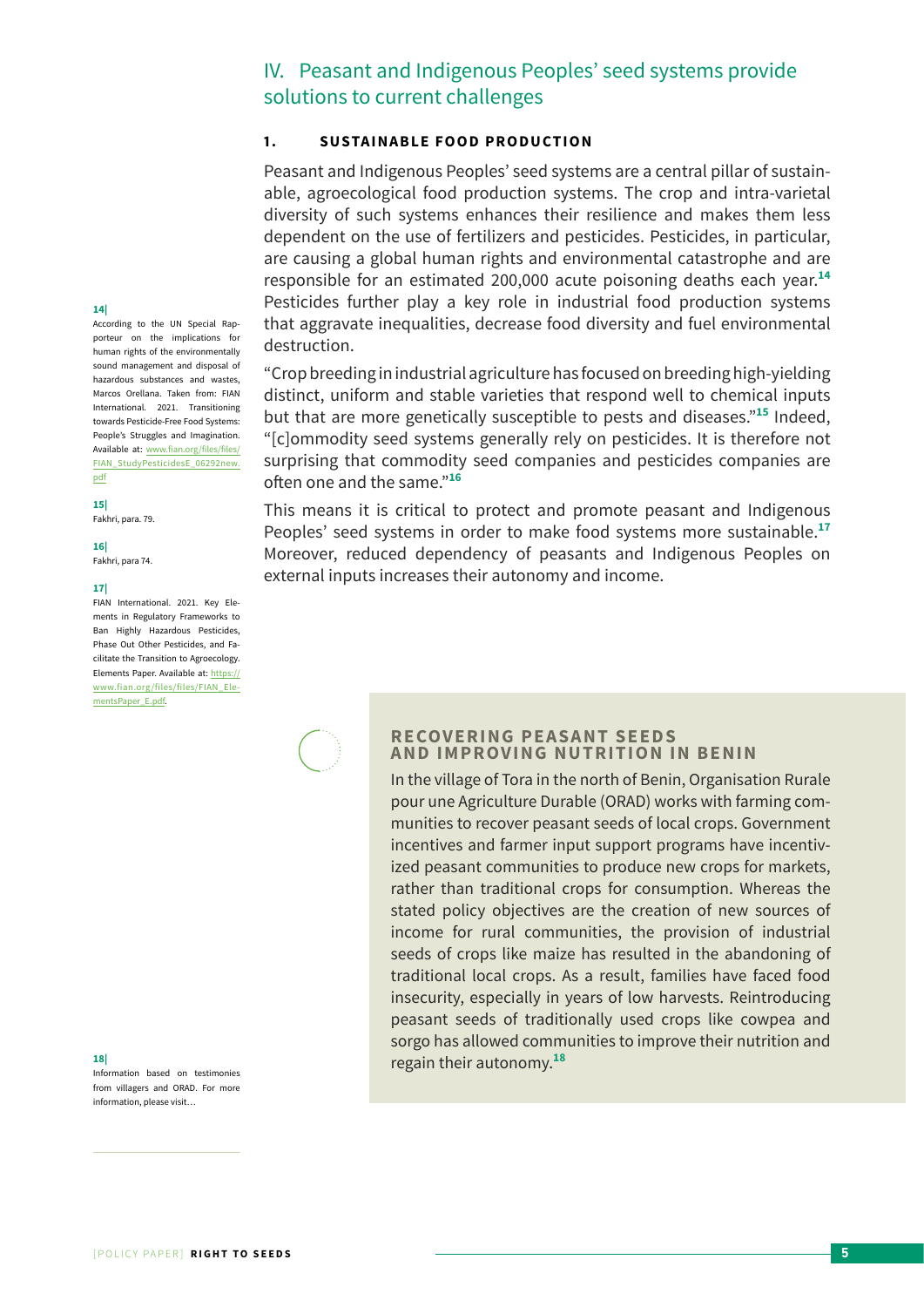## **2 . H E A LT H Y D I E TS**

Peasants' and Indigenous Peoples' seed systems and their agroecological farming and management practices are critical components of sustainable, localized food systems which feed more than 70% of the world's population,**<sup>19</sup>** contributing to improve human health and well-being, while respecting and sustaining the natural environment. Biodiversity and locally adapted seeds are the foundation of dietary diversity and therefore need to be protected and enhanced, for the benefit of current and future generations.

Industrial agriculture and food systems have entailed a major shift in dietary patterns towards uniformity. Efforts to increase agricultural biodiversity in landscapes, food systems and diets are an important part of creating healthier diets from sustainable food systems.**<sup>20</sup>** Agricultural biodiversity, as ensured through peasant and Indigenous Peoples' seed systems, results in increased dietary diversity, providing the spectrum of macro- and micro-nutrients essential for human health. Moreover, "a robust farmers' seed system ensures that people have access to food that meets their cultural values."**<sup>21</sup>**

## **3 . CONSERVATION AND SUSTAINABLE USE OF BIODIVERSITY**

Through their seed management and production systems, peasants and Indigenous Peoples critically contribute to the conservation and sustainable use of biodiversity. In many instances, they are custodians and stewards of both natural and agricultural ecosystems – protecting, conserving and restoring them. Respecting, protecting and guaranteeing their rights is therefore a key contribution to halting biodiversity loss and protecting ecosystems.

Conversely, industrial agriculture based on commercial, hybrid seeds of a limited number of homogeneous and uniform, high-yielding crops and varieties, as well as genetically modified organisms (GMOs), has led to the loss of some 75% of agricultural biodiversity over the last century.**<sup>22</sup>**

Article 20.2 of the UNDROP clarifies that "States shall take appropriate measures to promote and protect the traditional knowledge, innovation and practices of peasants and other people working in rural areas, including traditional agrarian, pastoral, forestry, fisheries, livestock and agroecological systems relevant to the conservation and sustainable use of biological diversity." The Special Rapporteur further emphasizes that "[t]he contribution of small-scale farmers/peasants and indigenous peoples to the conservation and development of plant genetic resources for food and agriculture production must be recognized as the foundation of all seed systems. As such, all Member States should recognize farmers' rights in national legislation and prioritize the national and international support of farmers' seed systems."**<sup>23</sup>**

## **4 . ADAPTATION TO CLIMATE CHANGE**

Whereas peasants and Indigenous Peoples are most affected by climate change and biodiversity destruction, they are also key to true solutions to the challenges posed by it. Their seed management and production systems as well as their deep knowledge and their ability to innovate are critical to adapt crops and varieties to changing conditions, and to conserve, restore and further develop agricultural biodiversity.

#### **19|**

GRAIN. 2012. Hungry for Land. Small farmers feed the world with less than a quarter of all farmland. Available at: [https://grain.org/article/entries/4929](https://grain.org/article/entries/4929-hungry-for-land-small-farmers-feed-the-world-with-less-than-a-quarter-of-all-farmland) [hungry-for-land-small-farmers-feed](https://grain.org/article/entries/4929-hungry-for-land-small-farmers-feed-the-world-with-less-than-a-quarter-of-all-farmland)[the-world-with-less-than-a-quarter](https://grain.org/article/entries/4929-hungry-for-land-small-farmers-feed-the-world-with-less-than-a-quarter-of-all-farmland)[of-all-farmland#sdfootnote36anc](https://grain.org/article/entries/4929-hungry-for-land-small-farmers-feed-the-world-with-less-than-a-quarter-of-all-farmland).

#### **20|**

Pimbert, M. and Lemke, S. 2018. Using Agroecology to Enhance Dietary Diversity. In: United Nations System Standing Committee on Nutrition (UNSCN) News, no. 43, 33-42. Available at: [www.unscn.org/uploads/web/](http://www.unscn.org/uploads/web/news/UNSCN-News43.pdf) [news/UNSCN-News43.pdf.](http://www.unscn.org/uploads/web/news/UNSCN-News43.pdf)

**21|** Fakhri, para. 9.

#### **22|**

FAO Commission on Genetic Resources for Food and Agriculture. 2019. The State of the World's Biodiversity for Food and Agriculture. Available at: [www.fao.org/state-of-bio](http://www.fao.org/state-of-biodiversity-for-food-agriculture/en)[diversity-for-food-agriculture/](http://www.fao.org/state-of-biodiversity-for-food-agriculture/en) [en](http://www.fao.org/state-of-biodiversity-for-food-agriculture/en).

**23|** Fakhri, para. 50.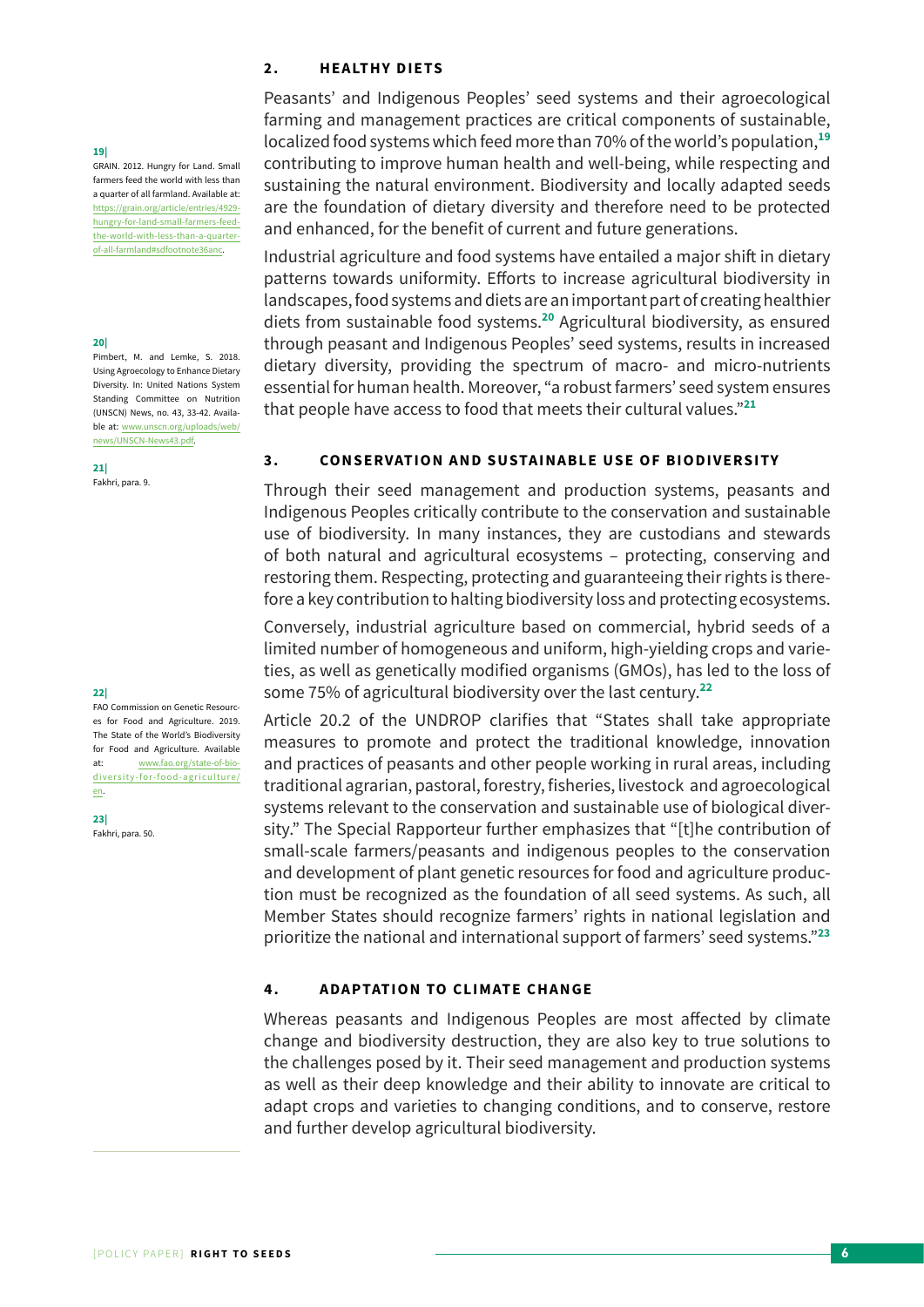

Peasant and indigenous seeds constantly evolve and develop in communities' fields. Their intra-varietal diversity and their ability to evolve are characteristics deliberately sought by peasants and Indigenous Peoples because they enable constant adaptation to changes in growing conditions. Resilience of seeds is crucial to ensure regular, abundant harvests in increasingly irregular climatic conditions.

As pointed out by the Special Rapporteur, "[f]armers' seed systems allow farmers to grow food in a way that responds and adapts to change, making communities stronger and food systems more resilient."**<sup>24</sup>** "This is because the more diverse a food system and the more dynamic the global ecosystem, the higher the chance that any one species has a particular trait that enables it to adapt to a changing environment (and in turn, pass that trait along)."**<sup>25</sup>**

# V. Peasant and Indigenous Peoples' seed systems at risk

## 1. THE EXPANSION OF INTELLECTUAL **PROPERTY RIGHTS OVER SEEDS**

Despite their importance for food and nutrition security, the realization of human rights and the conservation of biodiversity and ecosystems, peasants' and Indigenous Peoples' seed systems are increasingly marginalized and under threat. One important factor is the expansion and harnessing of intellectual property rights regimes. According to the UN Special Rapporteur on the Right to Food, the expansion of "the legal and geographic scope of intellectual property rights, whether through the International Convention for the Protection of New Varieties of Plants [UPOV] or patents […] has unfortunately enabled coercion and exploitation."**<sup>26</sup>** Moreover, intellectual property regimes contribute to biodiversity erosion by rewarding standardization and homogeneity.

**24|** Fakhri, para. 9. **25|** Fakhri, para. 6.

**26|** Fakhri, para. 30.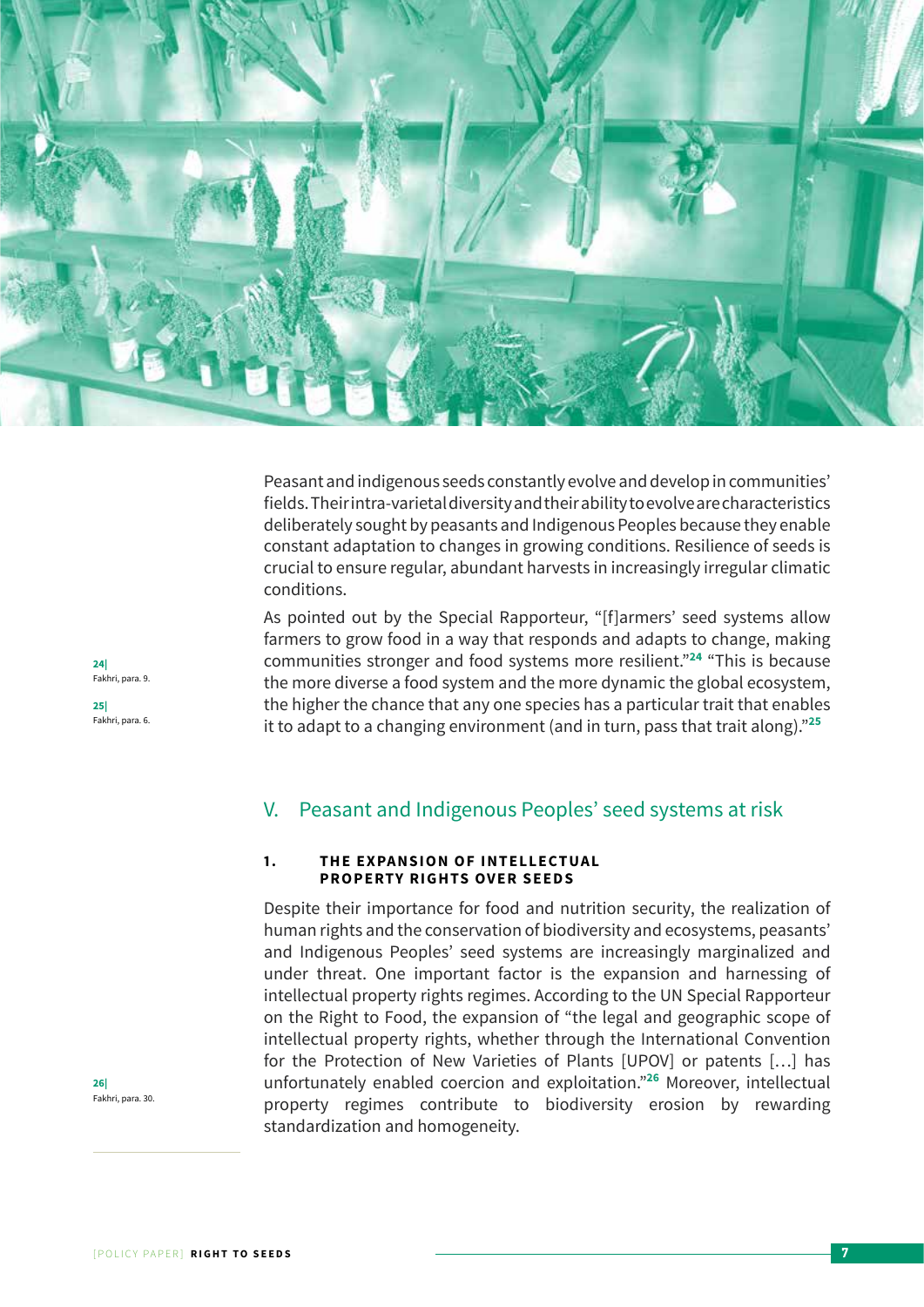#### **27|**

Braunschweig, T.; Meienberg, F.; Pionetti, C.; Shashikant, S. 2014. Owning Seeds, Accessing Food. A Human Rights Impact Assessment of UPOV 1991 based on case studies in Kenya, Peru and the Philippines. Available at: [www.publiceye.ch/fileadmin/doc/](http://www.publiceye.ch/fileadmin/doc/Saatgut/2014_Public_Eye_Owning_Seed_-_Accessing_Food_Report.pdf) [Saatgut/2014\\_Public\\_Eye\\_Owning\\_](http://www.publiceye.ch/fileadmin/doc/Saatgut/2014_Public_Eye_Owning_Seed_-_Accessing_Food_Report.pdf) [Seed\\_-\\_Accessing\\_Food\\_Report.pdf](http://www.publiceye.ch/fileadmin/doc/Saatgut/2014_Public_Eye_Owning_Seed_-_Accessing_Food_Report.pdf); Christinck, A. and Walløe Tvedt, M. 2015. The UPOV Convention, Farmers' Rights and Human Rights. An integrated assessment of potentially conflicting legal frameworks. Published by GIZ. Available at[:](https://wocatpedia.net/images/c/cd/Giz2015-en-upov-convention.pdf) [wocatpedia.net/](https://wocatpedia.net/images/c/cd/Giz2015-en-upov-convention.pdf) [images/c/cd/Giz2015-en-upov-con](https://wocatpedia.net/images/c/cd/Giz2015-en-upov-convention.pdf)[vention.pdf;](https://wocatpedia.net/images/c/cd/Giz2015-en-upov-convention.pdf)

#### **28|**

International Planning Committee for Food Sovereignty (IPC), FIAN International, Centro Internazionale Crocevia. 2021.

# **29|**

For more information, please see [www.biodiversidadla.org/Agen](http://www.biodiversidadla.org/Agencia-de-Noticias-Biodiversidadla/Semillas-en-manos-campesinas-un-fallo-a-favor-de-la-soberania-alimentaria-en-Honduras)[cia-de-Noticias-Biodiversidadla/Se](http://www.biodiversidadla.org/Agencia-de-Noticias-Biodiversidadla/Semillas-en-manos-campesinas-un-fallo-a-favor-de-la-soberania-alimentaria-en-Honduras)[millas-en-manos-campesinas-un-fal](http://www.biodiversidadla.org/Agencia-de-Noticias-Biodiversidadla/Semillas-en-manos-campesinas-un-fallo-a-favor-de-la-soberania-alimentaria-en-Honduras)[lo-a-favor-de-la-soberania-alimentar](http://www.biodiversidadla.org/Agencia-de-Noticias-Biodiversidadla/Semillas-en-manos-campesinas-un-fallo-a-favor-de-la-soberania-alimentaria-en-Honduras)[ia-en-Honduras](http://www.biodiversidadla.org/Agencia-de-Noticias-Biodiversidadla/Semillas-en-manos-campesinas-un-fallo-a-favor-de-la-soberania-alimentaria-en-Honduras)

#### **30|**

In regions with widespread use of GMO, such as North America, it is virtually impossible to source non-contaminated seed. Please see: Soil Association. 2002. Seeds of Doubt. North American Farmers' Experiences of GM Crops. Available at: [orgprints.](https://orgprints.org/9041/1/Seeds_of_Doubt.pdf) [org/9041/1/Seeds\\_of\\_Doubt.pdf](https://orgprints.org/9041/1/Seeds_of_Doubt.pdf).

The Agreement on Trade Related Aspects of Intellectual Property Rights (TRIPS) requires states to put in place some form of intellectual property protection on plant varieties. Although it explicitly allows countries to develop systems that are adapted to local contexts (so-called *sui generis* systems), the seed industry and several governments have used TRIPS and/ or bilateral trade agreements as a catalyst to promote the UPOV system, which sets significant limitations to peasants' and Indigenous Peoples' rights and seed management practices.**<sup>27</sup>** UPOV criteria have been developed for industrial seeds, thus excluding peasants and Indigenous Peoples' seeds from marketing mechanisms. Moreover, the exceptions contained in the 1991 Act of the UPOV Convention concerning the respect of peasants' and Indigenous Peoples' rights are optional and limited to private and non-commercial use of seeds. As a result, UPOV restricts peasants' and Indigenous Peoples' rights to re-sow, conserve, exchange and sell seeds that they have selected from varieties that are protected by intellectual property rights.

Limitations of peasants' and Indigenous Peoples' right to seeds are also put in place through seed marketing rules, such as requirements for registration, certification and quality control, and sanitary regulations, which have been developed for the industrial seed sector and are not adapted to peasants' and Indigenous Peoples' seeds and practices. Being a prerequisite for marketing seeds, such rules often restrict peasants' and Indigenous Peoples' rights to exchange and sell their seeds.**<sup>28</sup>**

## **HONDURAS DECLARES UPOV LAW UNCONSTITUTIONAL**

On November 17, 2021, the Supreme Court of Justice of Honduras issued a decision upholding an appeal of unconstitutionality against the country's plant variety protection law, which was based on the 1991 Act of the UPOV Convention. The appeal had been filed by several peasant organizations. The ruling states that the law is contrary to the provisions of the national constitution, as well as to several international human rights agreements to which Honduras is a party. The decision explicitly refers to Honduras's human rights obligations relating to the right to food and nutrition as well as peasants' and Indigenous Peoples' right to seeds, as described in the ITPGRFA and the UNDROP.**<sup>29</sup>**

## **2 . GENETICALLY MODIFIED ORGANISMS (GMO) AND BIOTECHNOLOGY**

Genetic engineering technologies pose great risks for peasants' and Indigenous Peoples' rights and seed systems, health, biodiversity, ecosystems and the environment. Risks include contamination of their crops, seeds and fields with GMOs – by gene transfer, accidental seed mixing or the use of soiled harvesting machinery – as well as by pesticides and other chemical inputs that are used for their cultivation.**<sup>30</sup>**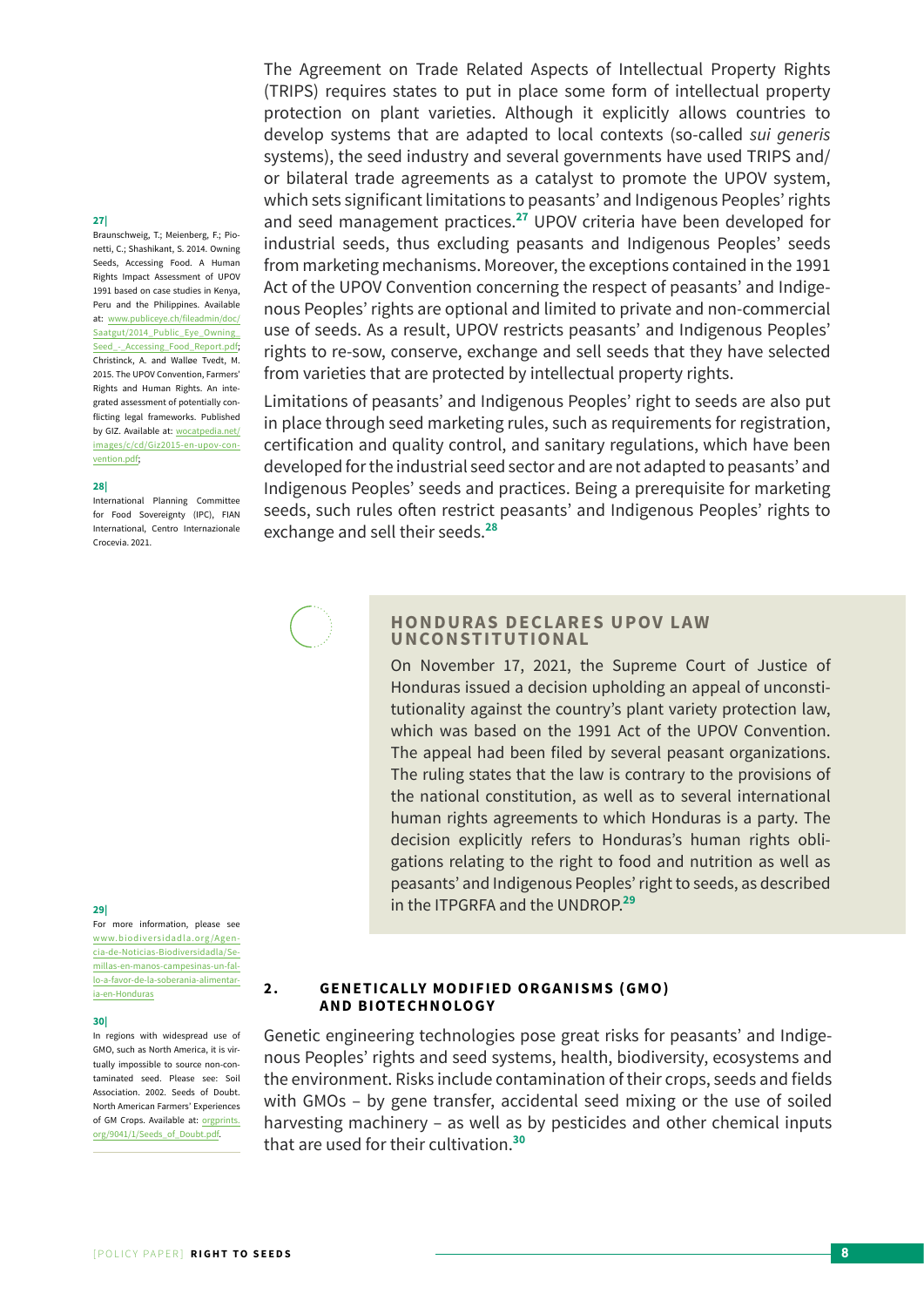GMOs are incompatible with peasants' and Indigenous Peoples' ways of managing their seeds. Genetic engineering to overcome the natural barriers of reproduction of living organisms is at odds with the laws of natural evolution and peasants' and Indigenous Peoples' relationship with nature, which is based on respect, natural co-evolution and knowledge of the deep interrelatedness between all living beings in a given ecosystem. GMOs are further designed and artificially developed in laboratories to maintain their characteristics and to not adapt to the ecosystem in which they are cultivated.

New biotechnologies (such as cell fusion, and new techniques of mutagenesis, among others), which are sometimes referred to as "new breeding techniques", entail higher risks of adverse impacts on peasants and Indigenous Peoples as genetic manipulations are more difficult to identify. Moreover, biotechnology and agribusiness companies are pushing for the exclusion of such techniques from existing GMO regulations, thus side-lining measures that may exist to protect farming communities and consumers from risks, and undermining states' human rights obligations.**<sup>31</sup>**

## **3 . GENETIC SEQUENCING AND DIGITALIZATION**

In recent years, technological advances and a significantly reduced costs have allowed the sequencing of genetic information from plants, cultivars and wild species, and the storing of this information in digital data bases. According to the seed industry, new genetic engineering techniques allow for the introduction of genetic sequences of specific traits into plants, thus creating 'new' varieties that express those traits through processes that do not respect the natural physiological barriers of reproduction or recombination of living organisms.

The use of "digital sequence information" (DSI) carries serious risks of illegitimate appropriation and exploitation of peasants' and Indigenous Peoples' seeds and knowledge. It undermines their rights through the patenting of genetic sequences by corporations and commercial breeders. Such patents extend to all plants that contain the respective sequence and expresses its function. This includes "native" biological material and peasants' and Indigenous Peoples' seeds so that the latter may be required to pay royalties to patent holders in the event of their seeds containing patented sequences.

The seed industry and some governments claim that DSI are not to be considered as plant genetic resources, but as mere information. If such an interpretation prevails, agreements such as the ITPGRFA and the CBD would be obsolete, including their provisions on free, prior and informed consent, benefit sharing and farmers' rights.

#### **4. CORPORATE CONTROL OVER SEEDS, FOOD AND TECHNOLOGIES**

Harnessing intellectual property regimes and the increasing use of biotechnologies and DSI further increase corporate domination of the seed sector and food systems in general. "Four agrochemical companies control 60 per cent of the global seed market and 75 per cent of the global pesticides market."**<sup>32</sup>** The resources needed to use biotechnologies and make use of the enormous

**31|** See, for instance, UNDROP, art. 20.3.

**32|** Fakhri, para. 18.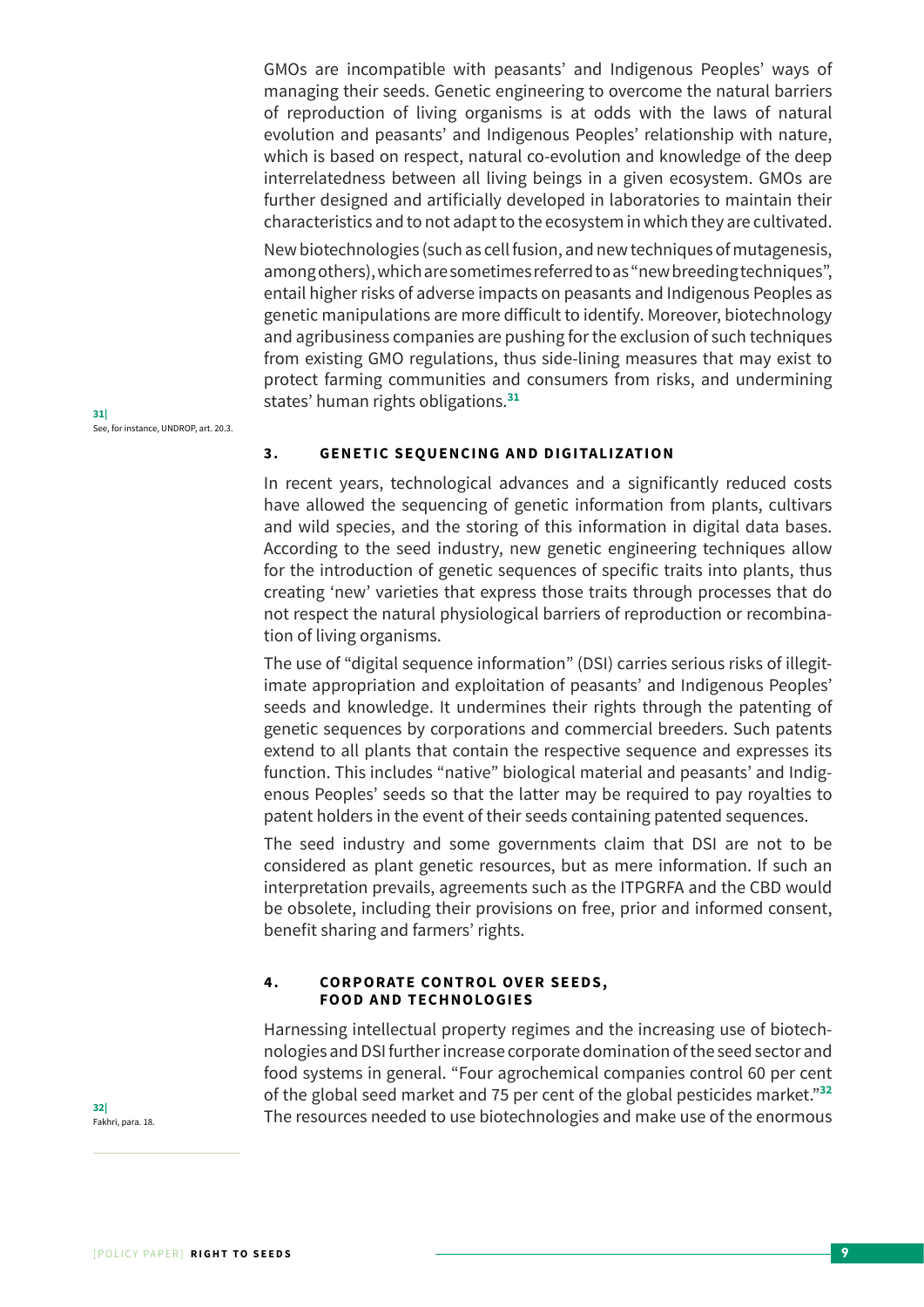amount of digital sequences contained in data bases are only available to transnational corporations. These actors as well as their shareholders are primarily interested in generating financial profits, not the realization of the right to food and nutrition.

One manifestation of increasing corporate power is the influence of major agrifood companies in defining research priorities and policymaking, including through "multi-stakeholder" initiatives and partnerships with public institutions.**<sup>33</sup>** One of the most blatant examples is the recent announcement of a strategic partnership between CropLife, an international trade association of agrochemical companies that includes the world's largest agricultural biotechnology and agricultural pesticide businesses, and the UN Food and Agriculture Organization (FAO). This partnership has been denounced by hundreds of smallholder food producer organizations around the world.**<sup>34</sup>** In his recent report, the Special Rapporteur also points to serious "questions of conflict of interest and […] undue corporate influence over international policymaking."**<sup>35</sup>**

The concentration of power in the hands of few transnational conglomerates threatens the realization of the right to food and nutrition as well as efforts to protect, restore and sustainably use biodiversity. It further forecloses pathways to more healthy, sustainable and just food systems, redirecting "attention and funding away from agroecology, regenerative approaches and indigenous foodways that do not use pesticides and emphasize farming that is genetically and culturally diverse at multiple scales."**<sup>36</sup>**

# V. Conclusion

Sustainably and equitably managing the world's seeds is crucial for tackling some of the biggest challenges facing the world today, including addressing climate change, halting biodiversity loss, promoting sustainable, healthy and just food systems, and realizing human rights. As the Special Rapporteur on the right to food has emphasized in his recent report, peasant and Indigenous seed systems need to be at the core of human rights-based seed policies: "Because farmers' seed systems are foundational for all food systems, the starting point for any seed system must be the full realization of farmers' rights."**<sup>37</sup>**

Detailed proposals for the respect, protection and fulfilment of peasants' and Indigenous Peoples' rights over seeds can be found in the Guide "[Recovering](http://www.fian.org/files/files/GUIDE_Implementation-FRs_ENG_final.pdf) [the Cycle of Wisdom: Beacons of Light for the Realization of the Right to Seed.](http://www.fian.org/files/files/GUIDE_Implementation-FRs_ENG_final.pdf) [Guide for the Implementation of Farmers' Rights](http://www.fian.org/files/files/GUIDE_Implementation-FRs_ENG_final.pdf)."

# **33|**

For more information, please see People's Working Group on Multistakeholderism. 2022. The Great Takeover: Mapping of Multistakeholderism in Global Governance. Available at: [www.tni.org/en/publication/](http://www.tni.org/en/publication/the-great-takeover) [the-great-takeover](http://www.tni.org/en/publication/the-great-takeover).

#### **34|**

Please see [www.foodsovereignty.](http://www.foodsovereignty.org/ipc-statement-on-the-fao-world-conference-on-the-green-development-of-the-seed-industry) [org/ipc-statement-on-the-fao-world](http://www.foodsovereignty.org/ipc-statement-on-the-fao-world-conference-on-the-green-development-of-the-seed-industry)[conference-on-the-green-develop](http://www.foodsovereignty.org/ipc-statement-on-the-fao-world-conference-on-the-green-development-of-the-seed-industry)[ment-of-the-seed-industry](http://www.foodsovereignty.org/ipc-statement-on-the-fao-world-conference-on-the-green-development-of-the-seed-industry); [https://](https://pan-international.org/wp-content/uploads/Petition-to-Stop-the-FAO-CropLife-ToxicAlliance-en.pdf) [pan-international.org/wp-content/](https://pan-international.org/wp-content/uploads/Petition-to-Stop-the-FAO-CropLife-ToxicAlliance-en.pdf) [uploads/Petition-to-Stop-the-FAO-](https://pan-international.org/wp-content/uploads/Petition-to-Stop-the-FAO-CropLife-ToxicAlliance-en.pdf)[CropLife-ToxicAlliance-en.pdf](https://pan-international.org/wp-content/uploads/Petition-to-Stop-the-FAO-CropLife-ToxicAlliance-en.pdf).

**35|** Fakhri, para. 92.

**36|**

Fakhri, para. 79.

**37|** Fakhri, para. 41.